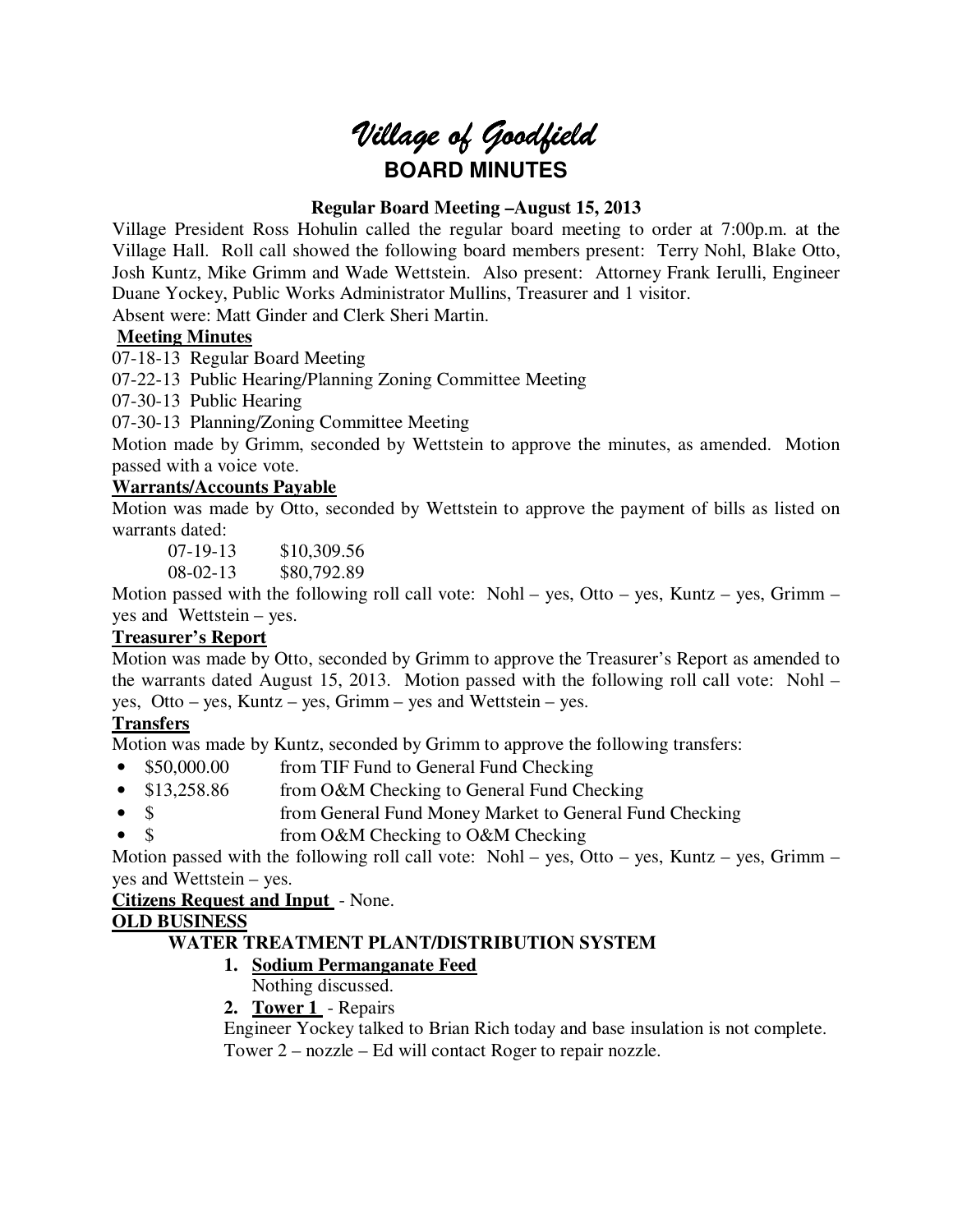#### **SEWER TREATMENT PLANT/DISTRIBUTION SYSTEM**

#### **1. STP Expansions**

Engineer suggested not pumping sludge now. That we build a new lagoon number 1 and pump it into there. Then to treat the sludge. That would defer it for 10-15 years. Capacity of sewer treatment plant is more important. Cost estimate. on sludge removal was \$175,000. Motion was made by Wettstein, seconded by Kuntz to not remove the sludge. Motion passed with the following roll call vote: Nohl – yes, Otto – yes, Kuntz – yes, Grimm – yes and Wettstein – yes.

#### **Trunk Sewer Improvements, Clearing Brush & Railroad Crossing**

Nothing discussed.

**Payment of outstanding invoices upon request of Village Engineer** 

None.

#### **Executive Session – 2(c-11) under the Open Meetings Act to discuss pending litigation**

There was no Executive Session.

# **Board of Appeals**

Nothing discussed.

#### **CNH**

Nothing new discussed.

**CNH Sanitary Sewer Easement** 

This project is complete.

**Goodfield Business Park** 

Nothing new discussed.

#### **Property South of Deer Lakes II – Cul-de-sac**

Nothing new discussed.

#### **Deer Lakes Cul-de-sac – Roadway Improvements Bids**

Motion was made by Wettstein, seconded by Kuntz to reject road portion of bid.

Motion passed with the following roll call vote: Nohl – yes, Otto – yes, Kuntz – yes, Grimm – yes and Wettstein – yes.

# **Deer Lakes Cul-de-sac - Water main Improvements**

This project is complete. Motion was made by Grimm, seconded by Otto to approve payment to Feasel Excavating for \$13,970.00 for Deer Lake Cul-de-sac water main work. Motion passed with the following roll call vote: Nohl – yes, Otto – yes, Kuntz – yes, Grimm – yes and Wettstein – yes.

## **Park Path Connection to Bridle Ridge**

Nothing new for Engineer Yockey. Trustee Grimm will meet Kurt Blunier and Mark Albertson on Saturday to look at options to build a berm.

Mike met with Jim Schmidt and walked off the whole easement for a fence. Mr. Schmidt He said he could do the job with his non-union crew for \$12,000.00. No action was taken.

#### **CNH – IDOT Road Project**

CNH Reimbursement Agreement - CNH would like changes. They have reduced the scope of the agreement to just preliminary design phase. They would like 2 agreements one to determine the feasibility and one if in fact it is determined feasible. They also modified our agreement so that none or our cost to the date is reimbursable. The other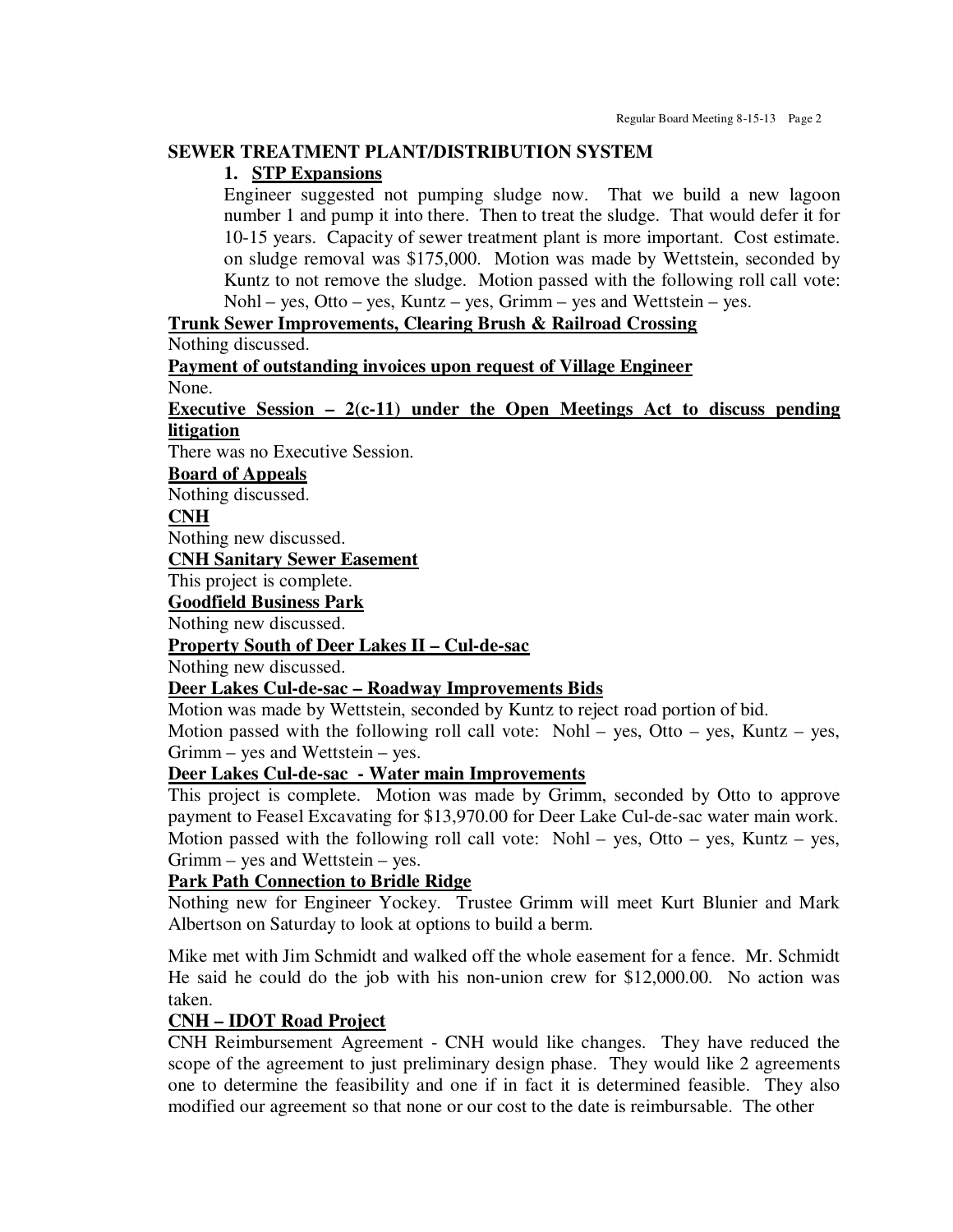concern is that Engineer Yockey has already had costs pertaining to easements and water main review. Engineer Yockey stated we do not know the scope of the project yet. They want to limit the disbursement at \$50,000.00. Trustee Otto stated there should be no caps. Attorney Ierulli will work with Engineer Yockey to make changes to agreement and send back to CNH.

### **Park Playground**

President Hohulin will get a price for addition of another row of timbers around playground.

#### **Chapter 8 – Zoning Article IV Section 8.401 – Poultry & Livestock**

Attorney Ierulli drafted an Ordinance regarding Poultry & Livestock and left it for the Health, Safety & Maintenance Committee to review.

#### **Ameren Substation Building Permit**

Engineer Yockey reviewed the plans and requested some changes.

# **Annexation of CNH Property, Ordinance #13-05**

Motion was made by Grimm, seconded by Nohl to approve entering into an annexation agreement with CNH. Motion passed with the following roll call vote: Nohl – yes, Otto – yes, Kuntz – yes, Grimm – yes and Wettstein – yes.

Motion was made by Kuntz, seconded by Otto to approve Annexation Ordinance #13-05, an Ordinance approving CNH annexation - a tract of property comprising approximately twenty seven (27) acres of land adjacent to Route 150 to the Village and to be zoned industrial. Motion passed with the following roll call vote: Nohl – yes, Otto – yes, Kuntz – yes, Grimm – yes and Wettstein – yes.

## **Code Chapter 10.102 D Masonry & Landscaping Requirements for Commercial and Industrial Zoning**

Tabled.

## **NEW BUSINESS**

**Consideration and action on an Ordinance providing for the issue of \$630,000 General Obligation Refunding Bonds (Alternate Revenue Source), Series 2013, of the Village of Goodfield, Woodford and Tazewell Counties, Illinois, for the purpose of refunding outstanding alternate bonds of the Village and for the levy of a direct annual tax sufficient to pay the principal and interest on said bonds."** 

David Pistorias, suggested the Village pass a Parameters Bond Ordinance, giving First Midstate permission to sell bonds within certain parameters. Motion was made by Nohl, seconded by Grimm to approve **Ordinance #13-06** an Ordinance authorizing and providing for the issue of not to exceed \$630,000 General Obligation Refunding Bonds (Alternate Revenue Source), for the purpose of refunding outstanding alternate bonds of the Village and for the levy of a direct annual tax sufficient to pay the principal and interest on said bonds. Motion passed with the following roll call vote: Nohl – yes, Otto – yes, Kuntz – yes, Grimm – yes and Wettstein – yes.

## **Rezoning of Lot 11 & 18 in Bridle Ridge Subdivision**

Motion was made by Nohl, seconded by Grimm to approve the recommendation from the Planning/Zoning Committee Meeting to rezone lots 11 & 18 in Bridle Ridge to RII. Motion passed with the following roll call vote: Nohl – yes, Otto – yes, Kuntz – no, Grimm – yes and Wettstein – abstain.